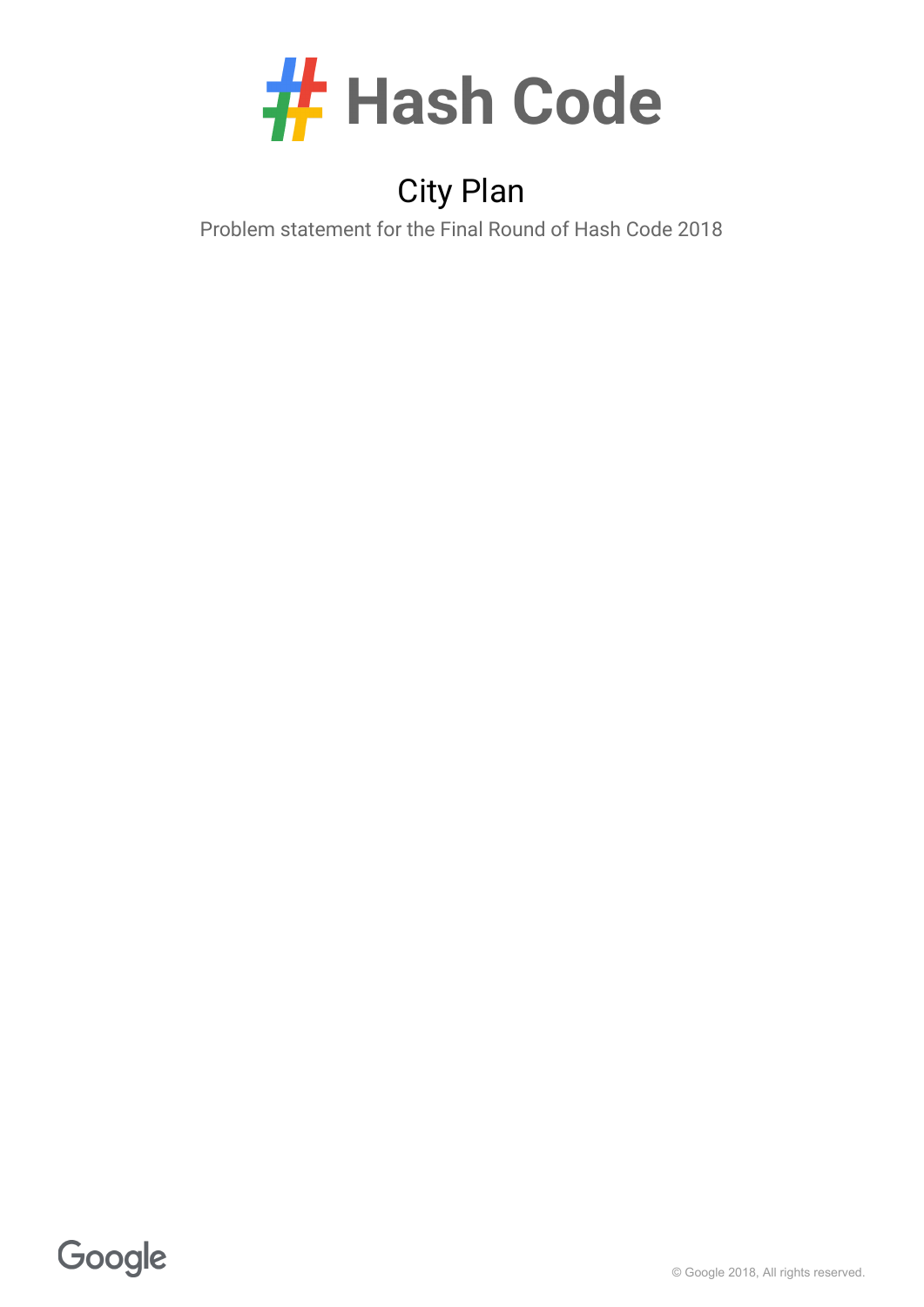## Introduction

The population of the world is growing and becoming increasingly concentrated in cities. According to the World Bank, global urbanization (the percentage of the world's population that lives in cities) crossed 50% in 2008 and reached 54% in 2016<sup>1</sup>.

The growth of urban areas creates interesting architectural challenges. How can city planners make efficient use of urban space? How should residential needs be balanced with access to public utilities, such as schools and parks?

## Task

Given a set of building projects, your task is to decide which of the available projects to build and where, in order to maximize residential capacity and availability of utilities to residents.

## Problem description

### **City**

The **city** is represented as a rectangular grid of cells of *H* rows and *W* columns. The cells within the grid are referenced using a pair of 0-based coordinates *[r, c]*, denoting the row and the column of the cell, respectively. The cell [0,0] is in the upper-left corner of the grid.

### **Building projects**

There are two types of building projects available:

- **residential** projects of buildings in which residents live. A residential building project is described by:
	- its building plan
	- $\circ$  its capacity the number of residents living in the building
- **utility** projects of buildings which provide services to district residents. A utility building project is described by:
	- its building plan
	- $\circ$  its type an integer number indicating the type of service provided

Multiple utility building projects can provide the same type of service.

### **Building plan**

Every building project includes a plan of the constructed building.

The plan of the building is represented as a rectangular grid of cells of *h<sup>p</sup>* rows and *w<sup>p</sup>* columns. The cells within the grid are referenced using a pair of 0-based coordinates  $[r, c]$ , denoting the row and column of the cell, respectively. The cell [0,0] is the upperleft corner of the grid.

Each cell in the grid is either *occupied* (represented as '#') or *free* (represented as '.').

<sup>1</sup> https://data.worldbank.org/indicator/SP.URB.TOTL.IN.ZS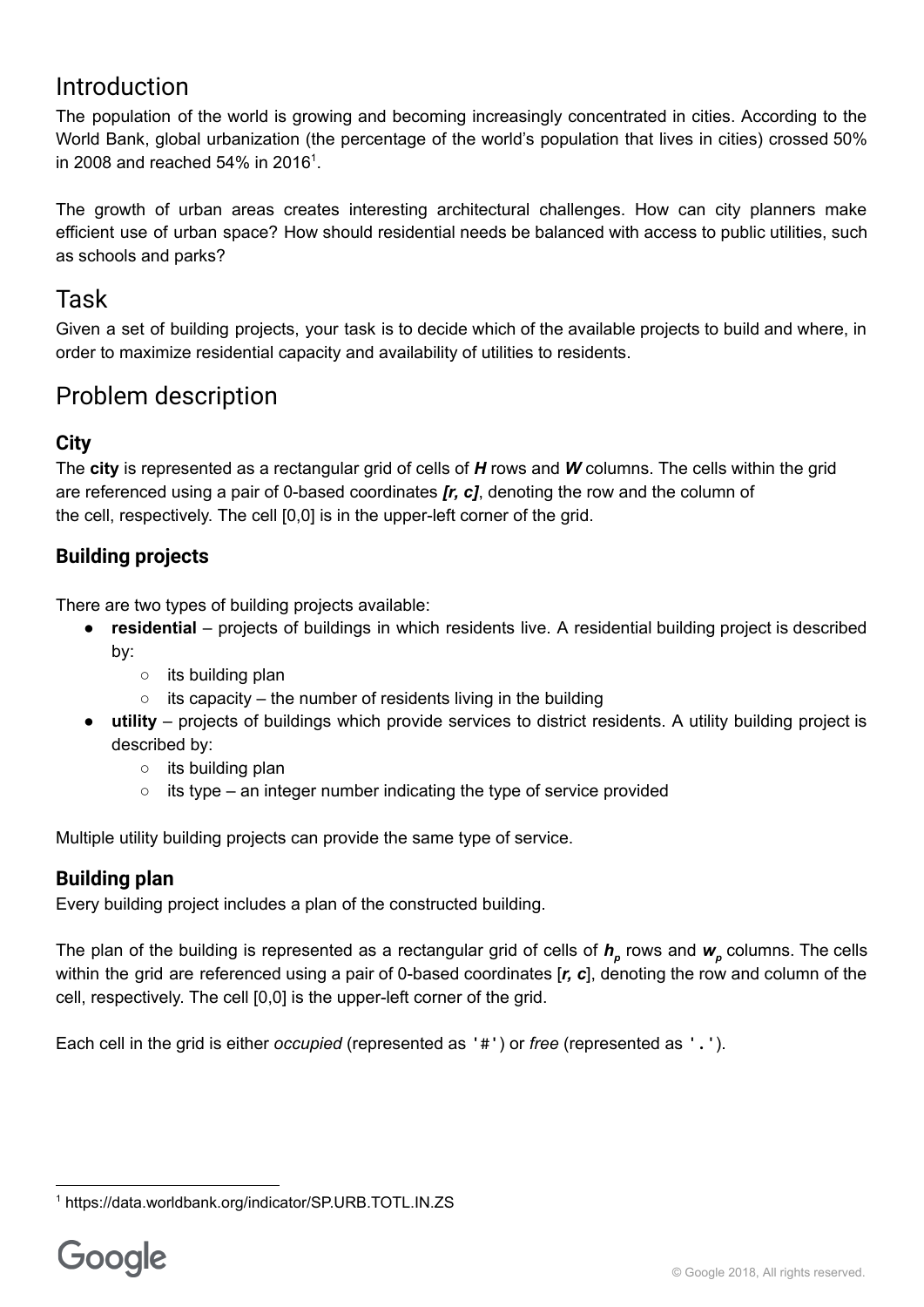Each building plan meets the following conditions:

- at least one cell at each edge of the grid is occupied there exists at least one occupied cell [0, *c*] (for some value of *c*), at least one occupied cell  $[h_p - 1, c]$  (for some value of *c*), at least one occupied cell [*r*, *w<sup>p</sup>* – 1] (for some value of *r*) and at least one occupied cell [*r*, 0] (for some value of *r*).
- the occupied cells form one connected component any occupied cell can be reached from any other occupied cell by passing one cell at a time between neighboring occupied cells. In this definition, neighboring cells mean two cells that are next to each other, either in the same row or in the same column (so each cell has at most 4 neighbors).
- there are no holes in the building plan all unoccupied cells are reachable from the building plan border (by passing one cell at a time between neighboring unoccupied cells).

| For example, the building plan below has 9 occupied cells, and is represented as a grid of 3 rows and 4<br>columns.                            |
|------------------------------------------------------------------------------------------------------------------------------------------------|
| Below there is a valid building plan that can appear in the problem statement.                                                                 |
| ####<br>.#.<br>####                                                                                                                            |
| Below there is an <b>invalid</b> building plan that cannot appear in the problem statement (there is no cell on<br>the left edge of the plan). |
| ##<br>.###<br>##                                                                                                                               |
| Below there is another <b>invalid</b> building plan that cannot appear in the problem statement (occupied cells<br>are not connected).         |
| # . ##<br>. #. .<br># . ##                                                                                                                     |
| Below there is another invalid building plan that cannot appear in the problem statement (there is a hole<br>in the building plan).            |
| ####<br>##<br>####                                                                                                                             |

Building plans cannot be rotated or mirrored – we only decide where to place them in the city plan (see below).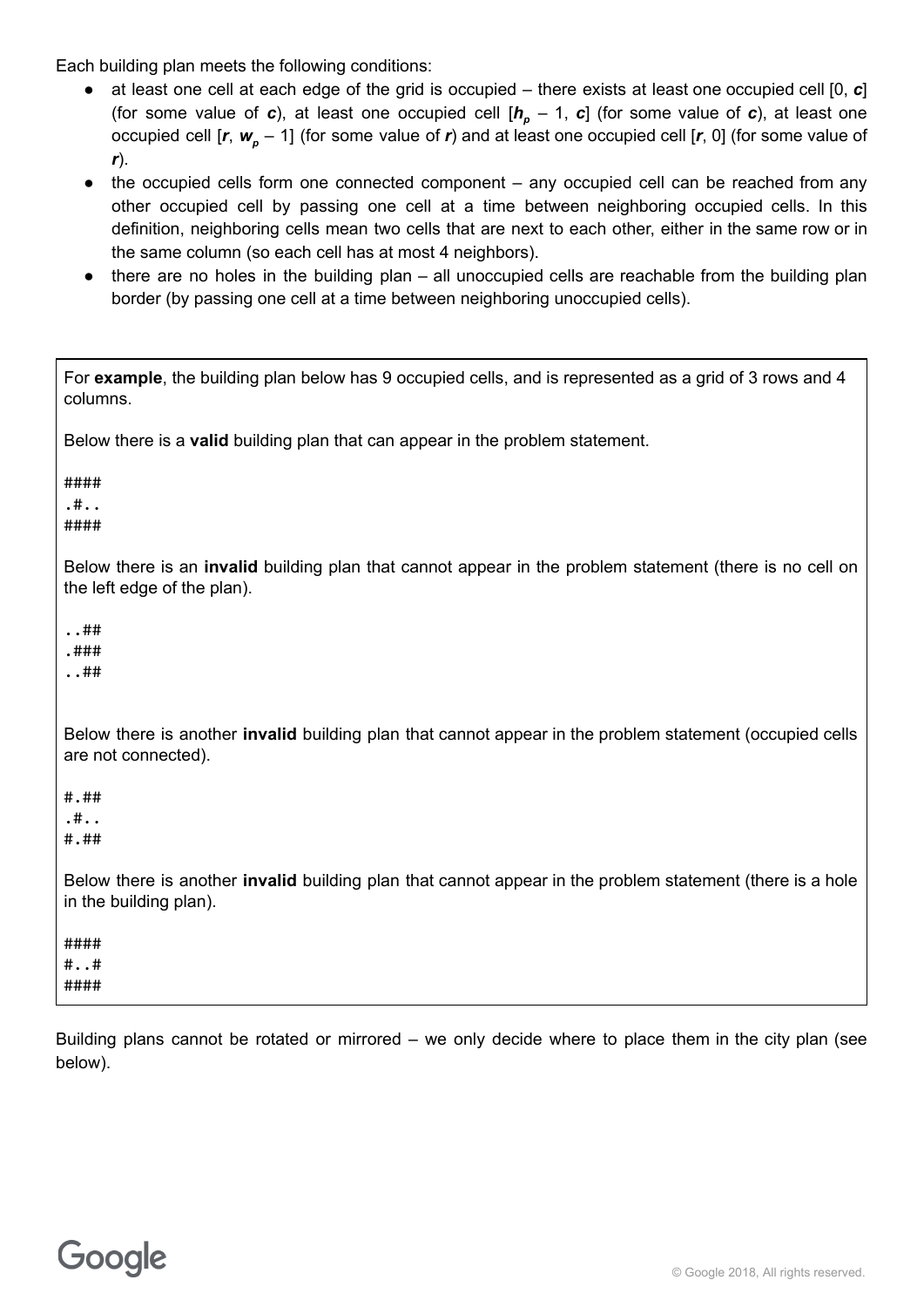#### **Constructing the projects**

Every building project can be constructed 0, 1, or more times. To construct a building project, one must specify the position of the building in the district plan.

A cell of the city plan is *occupied* if there's a building which covers it with an *occupied* cell (represented as '#'). Every city plan cell can be *occupied* by at most 1 building. A *free* cell of one building can overlap with an occupied (or a free) cell of another building. All of each building project cells must fit within the city plan.

|                                                                                     | For example, if we have 2 building plans available: |          |  |
|-------------------------------------------------------------------------------------|-----------------------------------------------------|----------|--|
|                                                                                     | ###<br>.#.                                          | #.<br>## |  |
| They can be placed on the city plan with 3 rows and 3 columns in the following way: |                                                     |          |  |
|                                                                                     | 111<br>21.<br>22.                                   |          |  |

#### **Walking distance**

In the city plan, we define the **walking distance** *D*, which specifies the maximum comfortable distance for residents to walk to utility buildings. We assume that residents won't go further than this distance from their residential building to reach utilities.

The distance between two buildings A and B on the city plan is defined as the minimum Manhattan distance between any cell *a* occupied by the building A and any cell *b* occupied by the building B (regardless of whether other cells between *a* and *b* are occupied and by which building(s)).

The Manhattan distance between two cells [i,j] and [k,l] is defined as |*i* − *k*| + |*j* − *l*| .



Manhattan distance between two cells.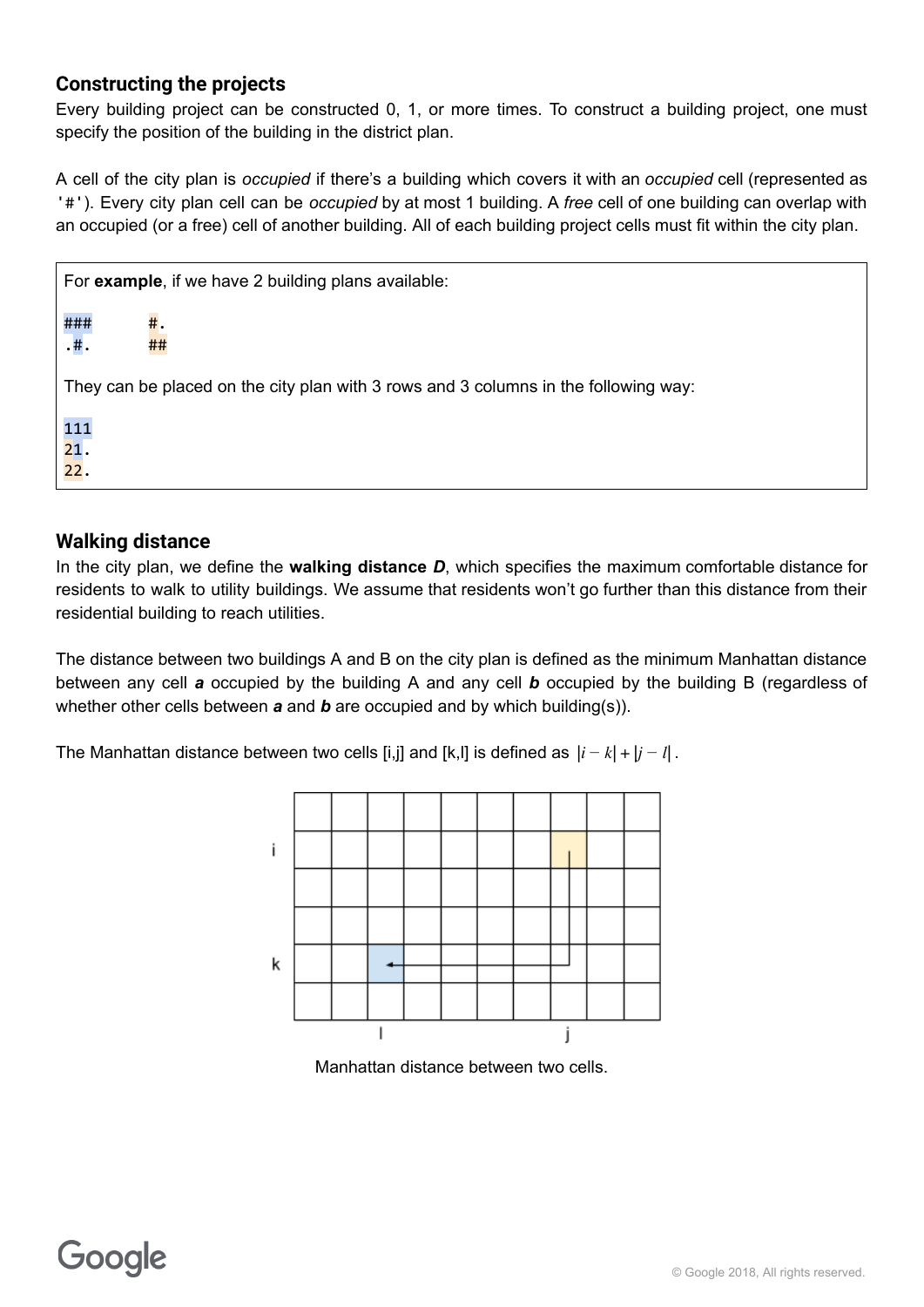For **example**, if we have 2 building plans available:

 $\#$ #  $\#$ . .  $\#$   $\#$   $\#$ They can be placed on the city plan with 3 rows and 2 columns in the following way: 11 21 22 The distance between them is 1. If we place them on the city plan with 5 rows and 6 columns in the following way:  $11 \ldots$  $\overline{1}\cdots$ ...... . . . . <mark>2</mark>.  $\ldots$ . 22 The distance between them is 5, which represents the Manhattan distance between the bottom right corner cell of the first (blue) building plan ([1,1]) and the top left corner of the second (orange) building  $([3,4]).$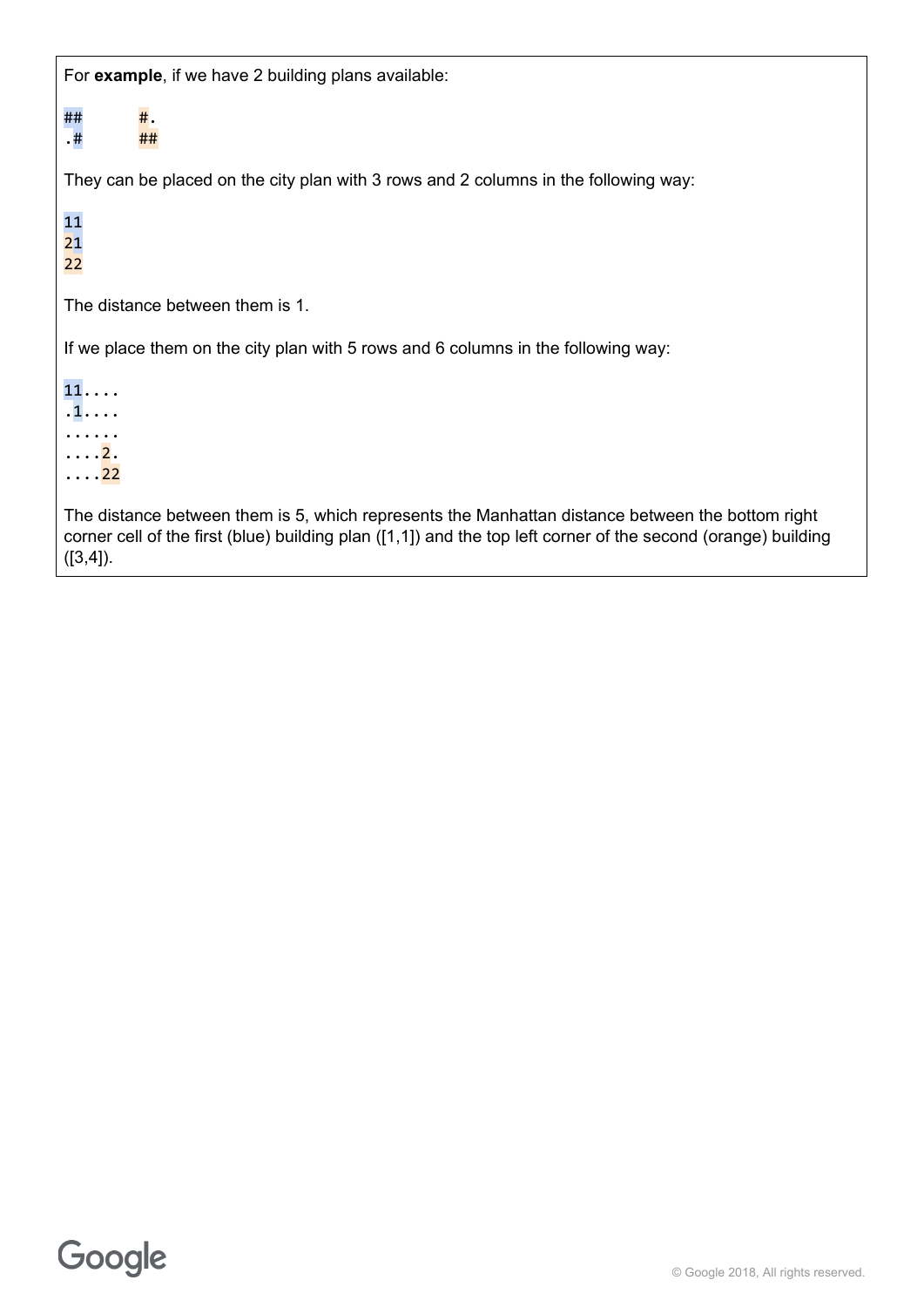## Input data set

The input data is provided as a data set file – a plain text file containing exclusively ASCII characters with lines terminated with a single  $'\n$  character (UNIX-style line endings).

#### **File format**

The first line of the input file contains the following integer numbers separated by single spaces:

- $\bullet$  *H* number of rows of the city plan  $(1 \leq H \leq 1000)$
- $W$  number of columns of the city plan  $(1 \leq W \leq 1000)$
- **•**  $D$  maximum walking distance  $(1 \le D \le 20)$
- **•**  $\mathbf{B}$  number of building projects ( $2 \le B \le 1000$ )

This is followed by *B* sections describing each building project (one after another, from building project 0 to building project  $B - 1$ ).

Each building project  $\mathbf{i}$  ( $0 \leq \mathbf{i} < B$ ), is described by:

- A single line containing the following data:
	- *t<sup>p</sup>* the type of the building project, a single character 'R' for a residential building or a single character 'U' for a utility building
	- $\circ$  *h<sub>p</sub>* the integer number of rows of the building project  $(1 \le h_p \le min(H, 50))$
	- $\circ$  *w<sub>p</sub>* the integer number of columns of the building project  $(1 \le w_p \le min(W, 50))$
	- an integer number that represents a value depending on the type of the building project:
		- for residential buildings:  **the residential capacity of the building**  $(1 \le r \le 1000)$ 
			- $\blacksquare$  for utility buildings:  $\boldsymbol{u}$  an integer representing the service provided by the utility building ( $0 \le u \le 1000$ )
- $h_p$  lines describing the plan of the building (one row after another from row 0 to row  $h_p$  1). Each of those lines contains *w<sup>p</sup>* characters specifying the type of each cell of the row: '#' for occupied cells or '.' for free cells (one cell after another from column 0 to column *w<sup>p</sup>* 1)

There is at least one residential building project and at least one utility building project in each data set.

### **Example**

| 4 7 2 3<br>R 3 2 25<br>.#<br>##<br>.#    | 4 rows, 7 columns, 2 is the maximum walking distance, 3 building plans.<br>Project 0: residential type, 3 rows, 2 columns, capacity is 25.<br>Occupied cells are: [0,1], [1,0], [1,1], [2,1].                                         |
|------------------------------------------|---------------------------------------------------------------------------------------------------------------------------------------------------------------------------------------------------------------------------------------|
| $U$ 141<br>####<br>$U$ 2 2 5<br>##<br>## | Project 1: utility type, 1 row, 4 columns, utility type is 1.<br>Occupied cells are: [0,0], [0,1], [0,2], [0,3].<br>Project 2: utility type, 2 rows, 2 columns, utility type is 5.<br>Occupied cells are: [0,0], [0,1], [1,0], [1,1]. |

**Example input file.**

# Google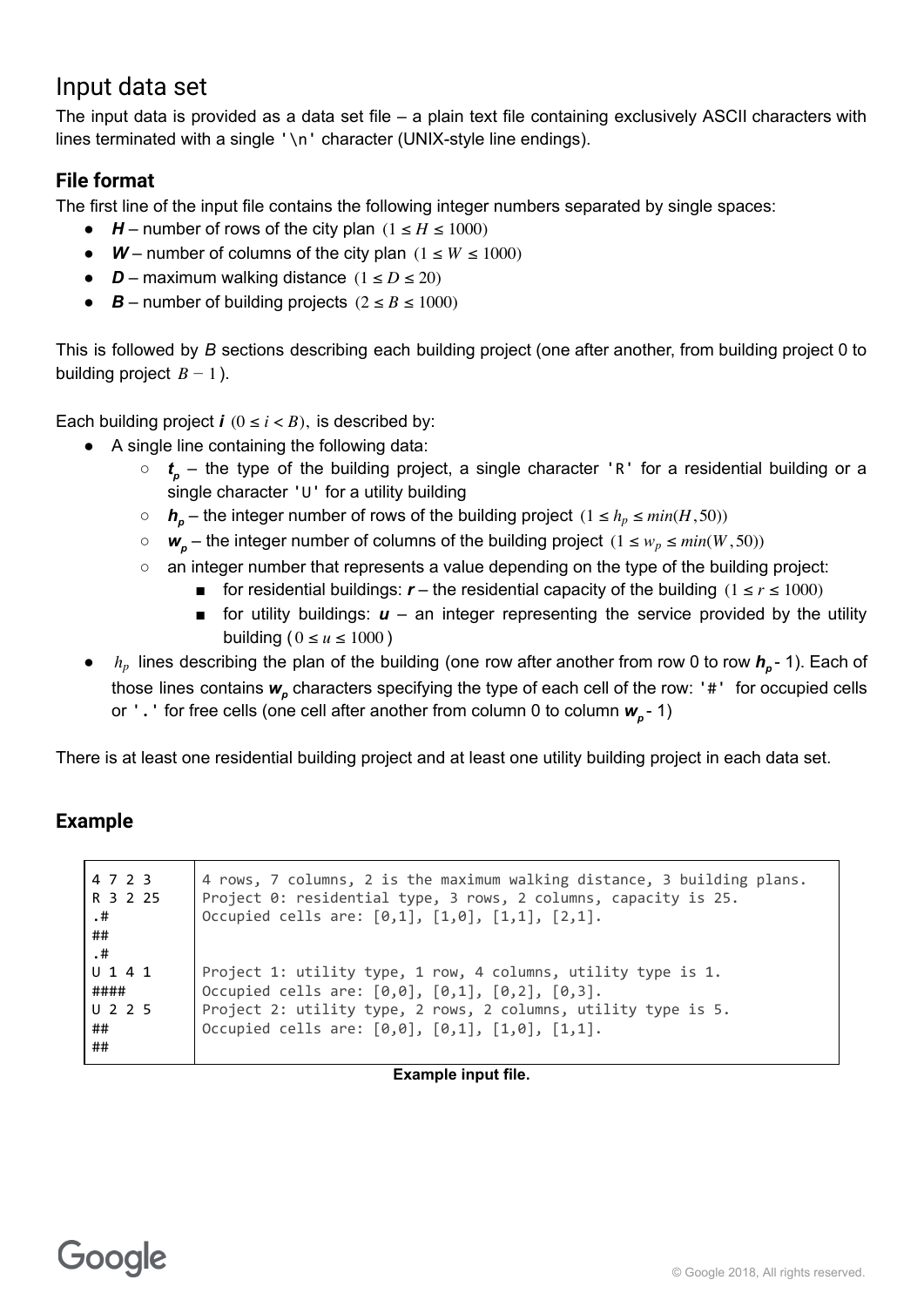## Submissions

#### **File format**

The submission file must start with a line containing a single integer number  $N$  ( $0 \le N \le H \times W$ ) – the number of buildings to be placed on the city map.

This must be followed by *N* lines describing each constructed building. Each of those lines must contain the following numbers separated by spaces:

- $\bullet$  *b<sub>i</sub>* number of the building project used, corresponding to the 0-based index of the building project in the input file  $(0 \le b_i < B)$
- $r_i$  row of the top-left corner of the building plan placed in the city plan  $(0 \le r_i < H)$
- $c_i$  column of the top-left corner of the building in the city plan coordinates  $(0 \le c_i < W)$

#### **Example**

| 4<br>000<br>1 3 0<br>2 0 2<br>005 | 4 buildings to be placed<br>$1^{st}$ : Project 0, left top corner at $[0,0]$<br>$2^{nd}$ : Project 1, left top corner at $[3, 0]$<br>3rd: Project 2, left top corner at [0,2]<br>$4th$ : Project 0, left top corner at $[0,5]$ |
|-----------------------------------|--------------------------------------------------------------------------------------------------------------------------------------------------------------------------------------------------------------------------------|
|                                   | Here is a simple visualization of the submission file, if we mark all<br>occupied cells on the city plan with the building index:                                                                                              |
|                                   | .1334<br>1133.44<br>$.1. \ldots .4$<br>2222                                                                                                                                                                                    |

#### **Example submission file.**

#### **Validation**

In order for the submission to be accepted, it must meet the file format specified above and follow the rules of placing the buildings on the city plan.